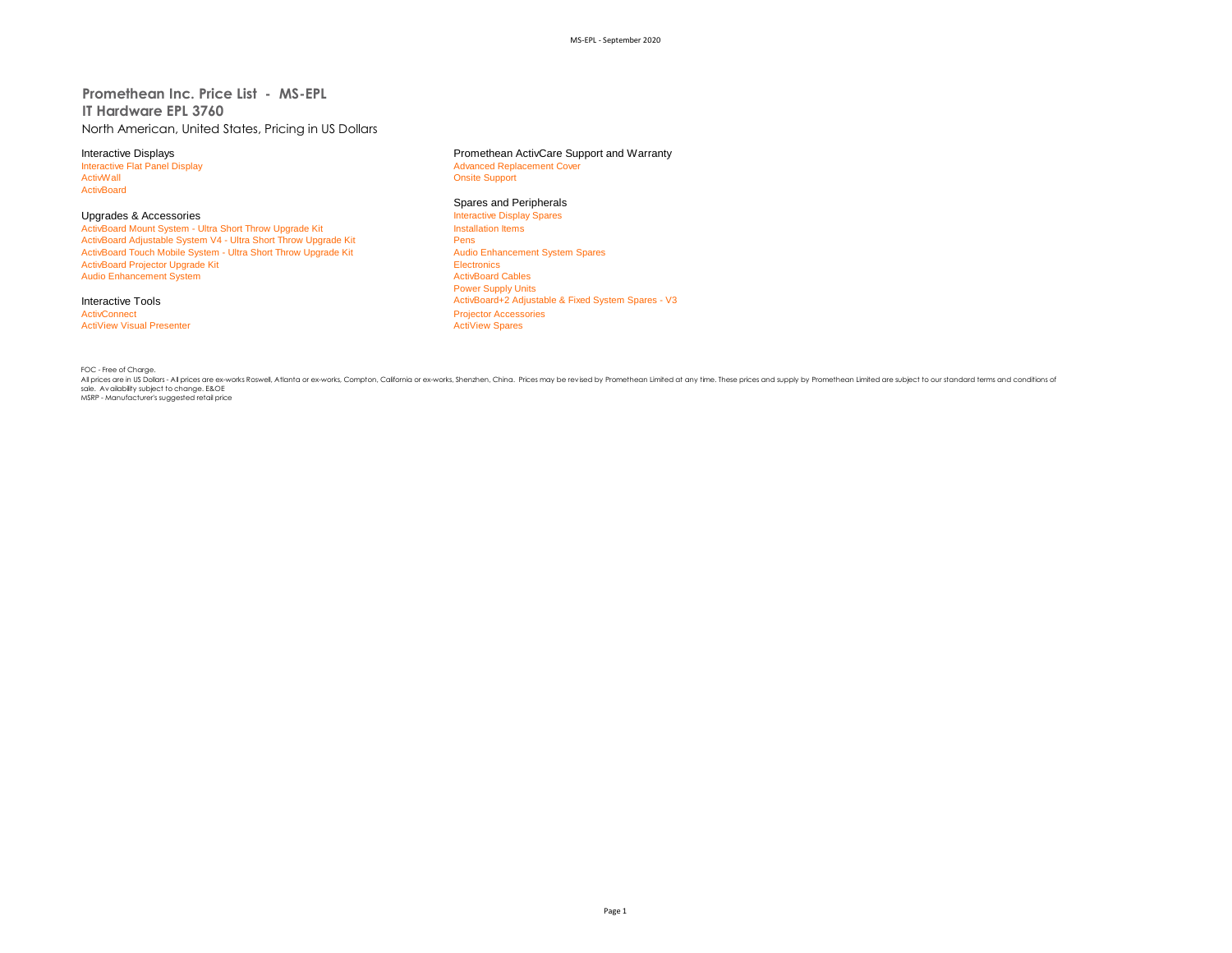## Interactive Displays

| Product Code | <b>Product Name</b> | Product Description | MS-EPL<br><b>MSRP</b> |
|--------------|---------------------|---------------------|-----------------------|
|              |                     |                     |                       |
|              |                     |                     |                       |
|              |                     |                     |                       |

## Interactive Flat Panel Display

| AP7-U65-NA-1 | ActivPanel Nickel 65"   | ActivPanel Nickel 65" - 1 x Pen, Vesa Mount, WIFI Module & cable pack included. ActivInspire Professional Edition available FOC   | \$2,999 | \$2,039 |
|--------------|-------------------------|-----------------------------------------------------------------------------------------------------------------------------------|---------|---------|
| AP7-U75-NA-1 | ActivPanel Nickel 75"   | ActivPanel Nickel 75" - 1 x Pen, Vesa Mount, WIFI Module & cable pack included. ActivInspire Professional Edition available FOC   | \$5,859 | \$3,984 |
| AP7-U86-NA-1 | ActivPanel Nickel 86"   | ActivPanel Nickel 86" - 1 x Pen, Vesa Mount, WIFI Module & cable pack included. ActivInspire Professional Edition available FOC   | \$8,929 | \$6,072 |
| AP7-B70-NA-1 | ActivPanel Titanium 70" | ActivPanel Titanium 70" - 4 x Pen, Vesa Mount, WIFI Module & cable pack included. ActivInspire Professional Edition available FOC | \$5,709 | \$3,882 |
| AP7-B75-NA-1 | ActivPanel Titanium 75" | ActivPanel Titanium 75" - 4 x Pen, Vesa Mount, WIFI Module & cable pack included. ActivInspire Professional Edition available FOC | \$7,139 | \$4,855 |
| AP7-B86-NA-1 | ActivPanel Titanium 86" | ActivPanel Titanium 86" - 4 x Pen, Vesa Mount, WIFI Module & cable pack included. ActivInspire Professional Edition available FOC | \$9,929 | \$6,752 |

#### IFP Stands and Mounts

| AP-FSM      | AP Fixed Height System Mobile | Fixed height mobile stand for use with ActivPanel                                    | \$709   | \$482   |
|-------------|-------------------------------|--------------------------------------------------------------------------------------|---------|---------|
| AP-ASW-70   | AP Adj System Wallmount       | Manual height adjustable wall mount stand for use with ActivPanel                    | \$1,069 | \$727   |
| AP-ASW-90   | AP Adj System Wallmount       | Manual height adjustable wall mount stand for use with ActivPanel                    | \$1,069 | \$727   |
| AP-ASF-70   | AP Adj System Floor Support   | Manual height adjustable wall mount stand with floor support for use with ActivPanel | \$1,429 | \$972   |
| AP-ASF-90   | AP Adj System Floor Support   | Manual height adjustable wall mount stand with floor support for use with ActivPanel | \$1,429 | \$972   |
| AP-ASM-70   | AP Adj System Mobile          | Manual height adjustable mobile stand for use with ActivPanel                        | \$1,829 | \$1.244 |
| AP-ASM-90   | AP Adj System Mobile          | Manual height adjustable mobile stand for use with ActivPanel                        | \$1,829 | \$1,244 |
| AP-AFS-TRAY | Laptop Shelf                  | Side mounted laptop shelf                                                            | \$139   | \$95    |

### **ActivBoard**

| AB10T88D | ActivBoard 10Touch 88 Dry Erase | ActivBoard 10Touch Range 88" Dry Erase electronic interactive whiteboard. ActivInspire Professional Edition available FOC. | \$1,859 | \$1.264 |
|----------|---------------------------------|----------------------------------------------------------------------------------------------------------------------------|---------|---------|
| AB10T78D | ActivBoard 10Touch 78 Drv Erase | ActivBoard 10Touch Range 78" Dry Erase electronic interactive whiteboard. ActivInspire Professional Edition available FOC. | \$1,569 | \$1,067 |

## ActivBoard Upgrades & Accessories

| Product | $k$ Mom | Description | $\mathcal{L}^{\text{max}}_{\text{max}}$ and $\mathcal{L}^{\text{max}}_{\text{max}}$ and $\mathcal{L}^{\text{max}}_{\text{max}}$<br>and the state of the state of the state of the state of the state of the state of the state of the state of th<br><b>AAS ED.</b><br><b>AACDD</b><br><b>ALCOHOL:</b> |
|---------|---------|-------------|--------------------------------------------------------------------------------------------------------------------------------------------------------------------------------------------------------------------------------------------------------------------------------------------------------|
|         |         |             |                                                                                                                                                                                                                                                                                                        |

## ActivBoard Mount System - Ultra Short Throw Upgrade Kit

| ABMTSUPG-UST | Mount Upgrade Kit - UST | ActivBoard Mount with DLP ultra short throw projector - Wallbox not included. For use with both current and previous versions of 64", 78", 87",   \$2,279 | \$1,550 |
|--------------|-------------------------|-----------------------------------------------------------------------------------------------------------------------------------------------------------|---------|
|              |                         | 88", 95" ActivBoard & ActivWall 88                                                                                                                        |         |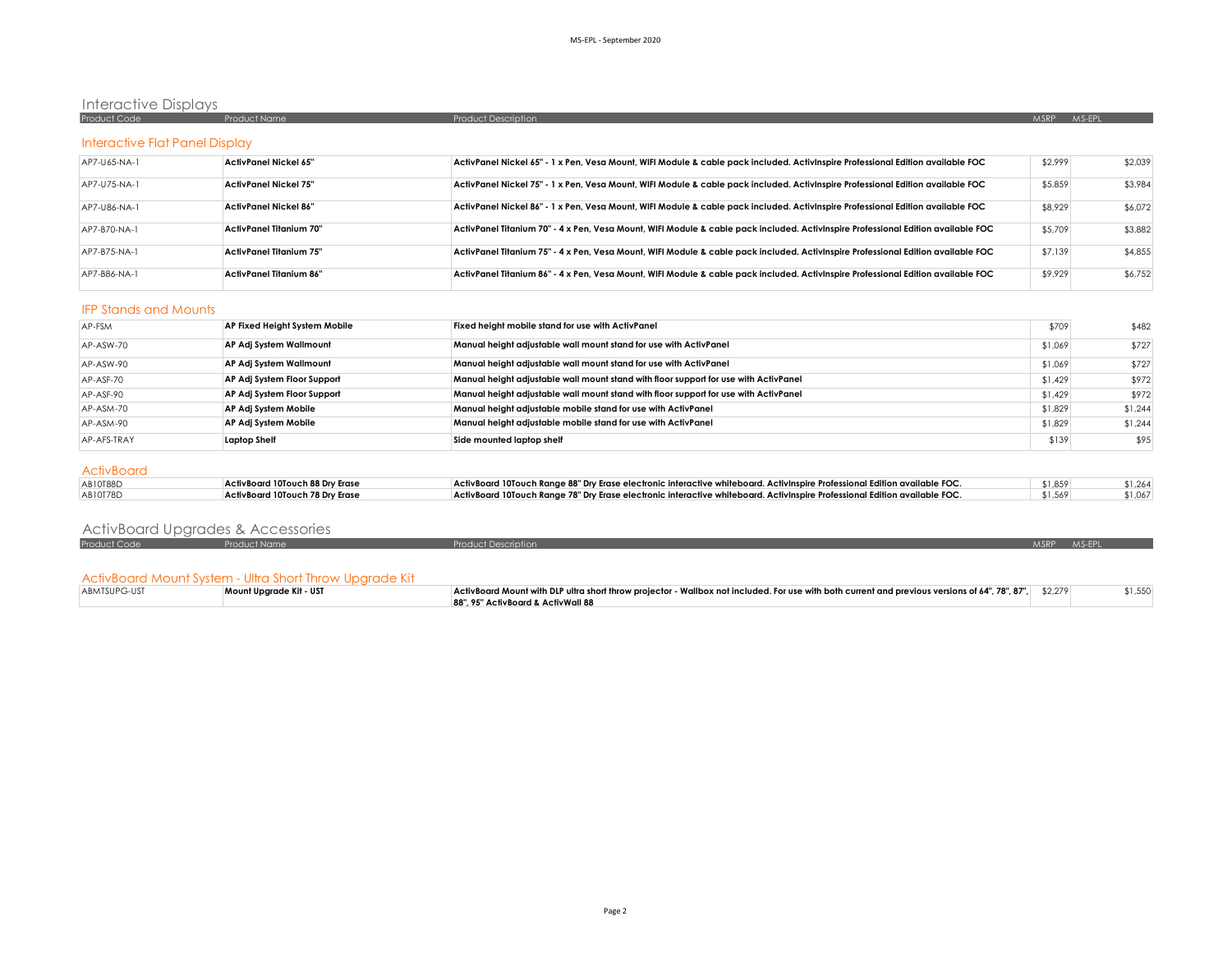## ActivBoard Upgrades & Accessories

### ActivBoard Projector Upgrade Kit

| ABKIT-MSV4-UST2  | AB Mobile V4 Stand Retrofit Kit UST-P2           | Retrofit kit for installation of UST-P2 projector on V4 (EST) mobile stand. Includes UST-P2 projector and ABMS-UST2              | \$2,859 | \$1.944 |
|------------------|--------------------------------------------------|----------------------------------------------------------------------------------------------------------------------------------|---------|---------|
| ABKIT-AFSV3-UST2 | AB Fixed-Adiustable V3 Stand Retrofit Kit UST-P2 | Retrofit kit for installation of UST-P2 projector on V3 Fixed and Adjustable stands. Includes UST-P2 projector and UST2-Plate    | \$2,139 | \$1.455 |
| ABKIT-AFSV4-UST2 | AB Fixed-Adiustable V4 Stand Retrofit Kit UST-P2 | Retrofit kit for installation of UST-P2 projector on V4 Fixed and Adjustable stands. Includes UST-P2 projector and ABAFS-UST-KIT | \$2,209 | \$1,502 |

#### Audio Enhancement System

| $ASB-40-2$ | тіузоипав<br>1 U | $\mu$ - For use with current versions of ActivBoard Touch & ActivPanel Ranae. Mountina $^{\star}$<br>.ckets includer<br>ı brack<br>:tivSoundBar<br>nean . | \$219 | 14٠ |
|------------|------------------|-----------------------------------------------------------------------------------------------------------------------------------------------------------|-------|-----|
|            |                  |                                                                                                                                                           |       |     |

### Interactive Tools

| Product Code        | Product Name | <b>Product Description</b> | <b>MSRP</b> | $MS-FP'$ |
|---------------------|--------------|----------------------------|-------------|----------|
|                     |              |                            |             |          |
| <b>ActivConnect</b> |              |                            |             |          |

| $PRM-CHROMEBOX$   | Promethean Chromebox                  | Promethean Chromebox                                                                    | \$499   | \$339   |
|-------------------|---------------------------------------|-----------------------------------------------------------------------------------------|---------|---------|
| ACONI-OPS         | <b>ActivConnect OPS</b>               | AP PC for Android ACON1-OPS                                                             | \$289   | \$197   |
| OPS2-5P8R256S     | Promethean OPS-M (no OS preinstalled) | Open Pluggable Specification Mini PC (No OS preinstalled) for use with ActivPanels      | \$1,499 | \$1,019 |
| OPS2-5P8R256S-WIN | OPS-M (Win10 loT)                     | Open Pluggable Specification Mini PC (with Win10 preinstalled) for use with ActivPanels | \$1.709 | \$1.162 |

Notes \* Pricing applies to 48 contiguous US States only.

## Promethean ActivCare Support and Warranty

| Product Code                      | Product Name                       | <b>Product Description</b>                                                                      | <b>MSRP</b> | MS-EPL |
|-----------------------------------|------------------------------------|-------------------------------------------------------------------------------------------------|-------------|--------|
|                                   |                                    |                                                                                                 |             |        |
|                                   |                                    |                                                                                                 |             |        |
| <b>Advanced Replacement Cover</b> |                                    |                                                                                                 |             |        |
| ABT5YRARC                         | <b>ActivBoard Touch 5 Year ARC</b> | ActivBoard Touch range - Enhancement, Advanced Replacement Cover, 5 Years                       | \$169       | \$115  |
|                                   |                                    |                                                                                                 |             |        |
| APL5YRARC                         | ActivPanel (Large) 5 Year ARC      | ActivPanel Large (size 80"+) - Extension, Advanced Replacement Cover, 5 years                   | \$329       | \$224  |
|                                   |                                    |                                                                                                 |             |        |
| APM5YRARC                         | ActivPanel (Medium) 5 Year ARC     | ActivPanel Medium (size up to & including 79") - Extension, Advanced Replacement Cover, 5 years | \$219       | \$149  |
|                                   |                                    |                                                                                                 |             |        |
| PRJ5YRARC                         | <b>Projector 5 Year ARC</b>        | Projector range - Extension & Enhancement, Advanced Replacement Cover, 5 years                  | \$109       | \$74   |
|                                   |                                    |                                                                                                 |             |        |

#### Onsite Support

| __. _ _ _ _ _ _ _ |                                    |                                                                                            |       |       |
|-------------------|------------------------------------|--------------------------------------------------------------------------------------------|-------|-------|
| ABT5YROSS         | <b>ActivBoard Touch 5 Year OSS</b> | ActivBoard Touch range - Enhancement, On Site Support, 5 Years                             | \$429 | \$292 |
| APM5YROSS-B       | ActivPanel-B (Medium) 5 Year OSS   | ActivPanel Medium (for Titanium IFPs up to 80") - Extension, On Site Support, 5 years      | \$359 | \$244 |
| APM5YROSS-U       | ActivPanel-U (Medium) 5 Year OSS   | ActivPanel Medium (for Nickel IFPs up to 80") - Extension, On Site Support, 5 years        | \$359 | \$244 |
| APL5YROSS-B       | ActivPanel-B (Large) 5 Year OSS    | ActivPanel Large (for Titanium IFPs bigger than 80") - Extension, On Site Support, 5 Years | \$539 | \$367 |
| APL5YROSS-U       | ActivPanel-U (Large) 5 Year OSS    | ActivPanel Large (for Nickel IFPs bigger than 80") - Extension, On Site Support, 5 Years   | \$539 | \$367 |
| <b>PRJ5YROSS</b>  | Projector 5 Year OSS               | <b>Projector 5 Year OSS</b>                                                                | \$289 | \$197 |

#### **Notes**

<sup>1</sup> OSS available in 48 contiguous US states

Please refer to Warranty at a Glance Matrix for applicable countries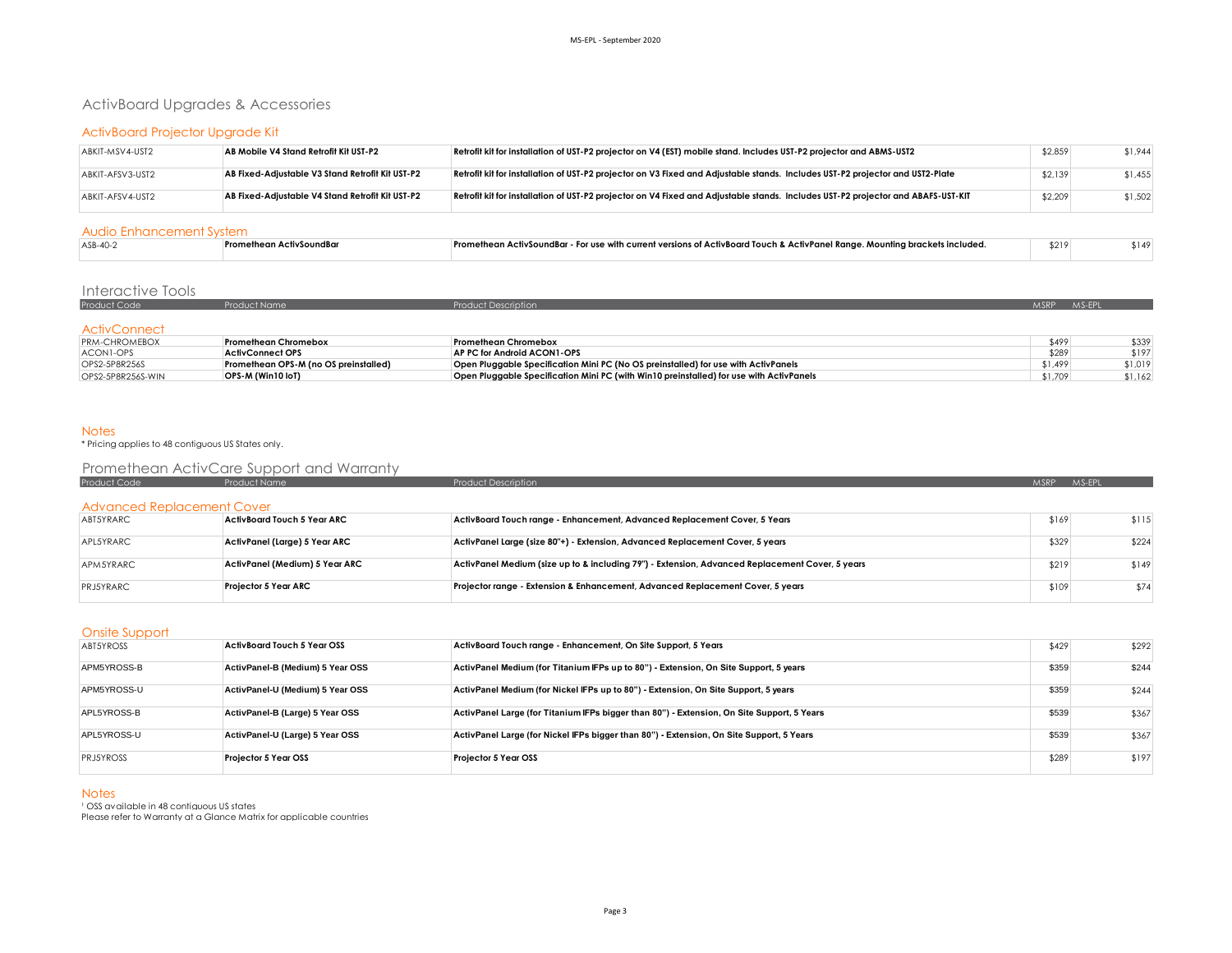| Spares and Peripherals     |                                    |                                                                 |             |        |  |  |
|----------------------------|------------------------------------|-----------------------------------------------------------------|-------------|--------|--|--|
| Product Code               | Product Name                       | <b>Product Description</b>                                      | <b>MSRP</b> | MS-EPL |  |  |
| Interactive Display Spares |                                    |                                                                 |             |        |  |  |
| ACON1-G-REMOTE             | <b>ActivConnect G-Series</b>       | ActivConnect G-Series collaboration device                      | \$20        | \$14   |  |  |
| AP-REMOTE-CONTROL          | <b>ActivPanel Remote</b>           | Remote control for ActivPanel versions 5-6 & i-Series           | \$12        | \$8    |  |  |
| APT2-REMOTE                | <b>ActivPanel Touch Remote</b>     | Remote control for ActivPanel Touch - For use with versions 1-3 | \$19        | \$13   |  |  |
| AP4F-REMOTE                | <b>ActivPanel Remote</b>           | Remote control for ActivPanel 70" & 80"                         | \$19        | \$13   |  |  |
| AP-ACC-HOLDER              | <b>ActivPanel Accessory Holder</b> | ActivPanel Accessory Holder for AP5/AP6                         | \$9         | \$6    |  |  |
| AP-FRASFR                  | <b>ActivPanel Eraser</b>           | ActivPanel Eraser for AP5/AP6                                   | \$9         | \$6    |  |  |
| AP-WIFI-A                  | Wi-Fi Module V7 Nickel & Cobalt    | Wi-Fi Module for ActivPanel V7 Nickel & Cobalt                  | \$56        | \$38   |  |  |
| AP-WIFI-BC                 | Wi-Fi Module V7 Titanium           | Wi-Fi Module for ActivPanel V7 Titanium                         | \$70        | \$48   |  |  |
| AP7-FRASFR-B               | <b>ActivPanel V7 Eraser</b>        | <b>Eraser for ActivPanel V7 Titanium</b>                        | \$29        | \$20   |  |  |

#### Installation Items

| ASB-40-2-BRKT-KIT | ASB-40 Uparade Bracket Kit       | For use with ASB-40 when mounting on an ActivBoard 10T or V5 70" panel. Not reautred to be purchased seperately for ActivPanel 75"+       |      |      |
|-------------------|----------------------------------|-------------------------------------------------------------------------------------------------------------------------------------------|------|------|
| DR-5762064        | Wall hanging bracket 300/300 Pro | Wall hanaina bracket kit for 300 & 300 Pro Range ActivBoard - Contains 4 brackets                                                         | \$19 | \$13 |
| AB10T-ADJ-BRKT    | <b>AB10T Lower Bracket</b>       | Lower bracket kit (x2 brackets) – needed when upgrading to a 10T board for use with Fixed, Adjustable and Mobile stands - not required to |      |      |
|                   |                                  | uparade mount systems                                                                                                                     |      |      |
| AB-TOUCH-BRKT-KIT | ActivBoard Touch Bracket Kit     | ActivBoard Touch Bracket Kit (Touch Boards Only)                                                                                          | \$19 | \$13 |
|                   |                                  |                                                                                                                                           |      |      |

#### Audio Enhancement System Spares

| ASB-40-RC |  | ActivSoundBar Remote Control | Remote control for Promethean ActivSoundBar |  | $\sim$ 1 | \$10 |
|-----------|--|------------------------------|---------------------------------------------|--|----------|------|
|           |  |                              |                                             |  |          |      |
|           |  |                              |                                             |  |          |      |

# **Spares and Peripherals**

| <b>Product Code</b> | Product Name                      | <b>Product Description</b>                                                                                                            | <b>MSRP</b><br>MS-EPL |       |
|---------------------|-----------------------------------|---------------------------------------------------------------------------------------------------------------------------------------|-----------------------|-------|
| Pens                |                                   |                                                                                                                                       |                       |       |
| AP6-PEN-2           | ActivPanel V6 86" Pen (Thin nib)  | Spare pen for ActivPanel V6 86" (Thin nib)                                                                                            | \$5                   | \$3   |
| AP6-PEN-5           | ActivPanel V6 86" Pen (Thick nib) | Spare pen for ActivPanel V6 86" (Thick nib)                                                                                           | \$5                   | \$3   |
| AP6-PEN-4           | ActivPanel V6 Pen (Non 86")       | Spare pen for ActivPanel V6 for the 65", 70" & 75"                                                                                    | \$5                   | \$3   |
| AP5-PEN-4K          | <b>ActivPanel Pen</b>             | Spare Pen for use with ActivPanel version 5 4k only                                                                                   | \$5                   | \$3   |
| AP5-PEN             | ActivPanel Pen                    | Spare Pen for use with ActivPanel version 5 (not for use with 4k)                                                                     | \$5                   | \$3   |
| VTP-PEN             | i-Series Pen                      | <b>ActivPanel i-Series Pen</b>                                                                                                        | \$5                   | \$3   |
| PEN4NIBS2-100       | ActivPen 4 nibs                   | Pack of 100 nibs for ActivPen 4 with manufacturing date stamp of 11 October 2010 onwards                                              | \$179                 | \$122 |
| PEN4NIBS-100        | ActivPen 4 nibs                   | Pack of 100 nibs for ActivPen 4 with manufacturing date stamp of 10 October 2010 or earlier                                           | \$179                 | \$122 |
| ABR-AP-PEN-NIBS     | Diaital Pen Nibs                  | Pack of nibs for use with ActivPanel and ActivBoard Touch Diaital Pen                                                                 | \$7                   | \$5   |
| AW-TEACHER-PEN      | <b>AW Teacher Pen</b>             | ActivWall Teacher Pen - For use with all variants of ActivWall                                                                        | \$49                  | \$33  |
| AB-STY              | <b>ActivPanel Stylus</b>          | <b>Replacement for ActivPanel Stylus</b>                                                                                              | \$7                   | \$5   |
| AW-STUDENT-PEN-1    | <b>AW Student Pen 1</b>           | ActivWall Student Pen - For use with all variants of ActivWall. Performs as the second pen, after the Teacher Pen.                    | \$49                  | \$33  |
| AW-STUDENT-PEN-2    | <b>AW Student Pen 2</b>           | ActivWall Student Pen - For use with ActivWall 102 & ActivWall 135 as a 3rd pen.                                                      | \$49                  | \$33  |
| ACTIVPEN4S3-2-BK    | Student ActivPen 50 - 2 Pack      | Student ActivPen 50. Cordless battery-free pen for ActivBoard - For use with 100, 300, 300 Pro & 500 Pro Range                        | \$139                 | \$95  |
| AW-STUDENT-PEN-3    | AW Student Pen 3                  | ActivWall Student Pen - For use with ActivWall 135 as a 4th pen.                                                                      | \$49                  | \$33  |
| AP-PEN-2            | <b>ActivBoard Pen</b>             | ActivBoard Diaital Pen - For use with ActivBoard 10 Touch Range only                                                                  | \$110                 | \$75  |
| ACTIVPEN4T3-2-BK    | Teacher ActivPen 50 - 2 Pack      | Teacher ActivPen 50. Cordless battery-free pen for ActivBoard - For use with 100, 300, 300 Pro & 500 Pro Range                        | \$109                 | \$74  |
| ACTIVPEN4T3-10      | Teacher ActivPen 50 - 10 Pack     | Teacher ActivPen 50. Cordless battery-free pen for ActivBoard - For use with 100, 300, 300 Pro & 500 Pro Range                        | \$419                 | \$285 |
| PEN3NIBS-100        | ActivPen 3 nibs                   | Pack of 100 nibs for ActivPen 3                                                                                                       | \$39                  | \$27  |
| ARAAC2PENSET        | ActivArena spare pen set          | ActivArena Spare pen set. Cordless battery-free pen for ActivBoard - Set comprises 1 teacher & 1 student ActivArena Pen. For use with | \$89                  | \$61  |
| AP7-PEN-B           | ActivPanel V7 Pen Titanium        | Spare pen for ActivPanel V7 Titanium                                                                                                  | \$5                   | \$3   |
| AP7-PEN-U           | <b>ActivPanel V7 Pen Nickel</b>   | Spare pen for ActivPanel V7 Nickel                                                                                                    | \$5                   | \$3   |

| <b>ActivBoard Cables</b>                           |                               |                                                                                             |      |      |
|----------------------------------------------------|-------------------------------|---------------------------------------------------------------------------------------------|------|------|
| CB-5883067                                         | USB Cable - 3 Metre           | 3 metre USB cable - For use with 100, 300, 300 Pro & 500 Pro Range ActivBoard & ActivPanels | \$9  |      |
| AB-TOUCH-5M-USB-CABLE                              | ActivBoard Touch 5m USB Cable | ActivBoard Touch 5m USB Cable (Touch Boards Only)                                           | \$39 | \$27 |
| <b>Power Supply Units</b>                          |                               |                                                                                             |      |      |
| PSU-DUAL-MODE-ABOARD                               | US PSU - 500 Pro Range        | Power supply unit for 500 Range ActivBoard                                                  |      | \$27 |
|                                                    |                               |                                                                                             | \$39 |      |
| AB23AMPPSUKIT-US                                   | US PSU - 300 Pro Range        | Power supply unit with mains lead (power cable) (for use with 300 Pro Range ActivBoards)    | \$49 | \$33 |
| ACON1-G-PSU-KIT                                    | ActivConnect-G PSU            | Power supply for ActivConnect G-Series collaboration device                                 | \$18 | \$12 |
| PRM-CHROMEBOX-CB-MAINS-US Mains Cable Chromebox US |                               | 1 Metre Mains Cable for Chromebox - US                                                      | \$29 | \$20 |